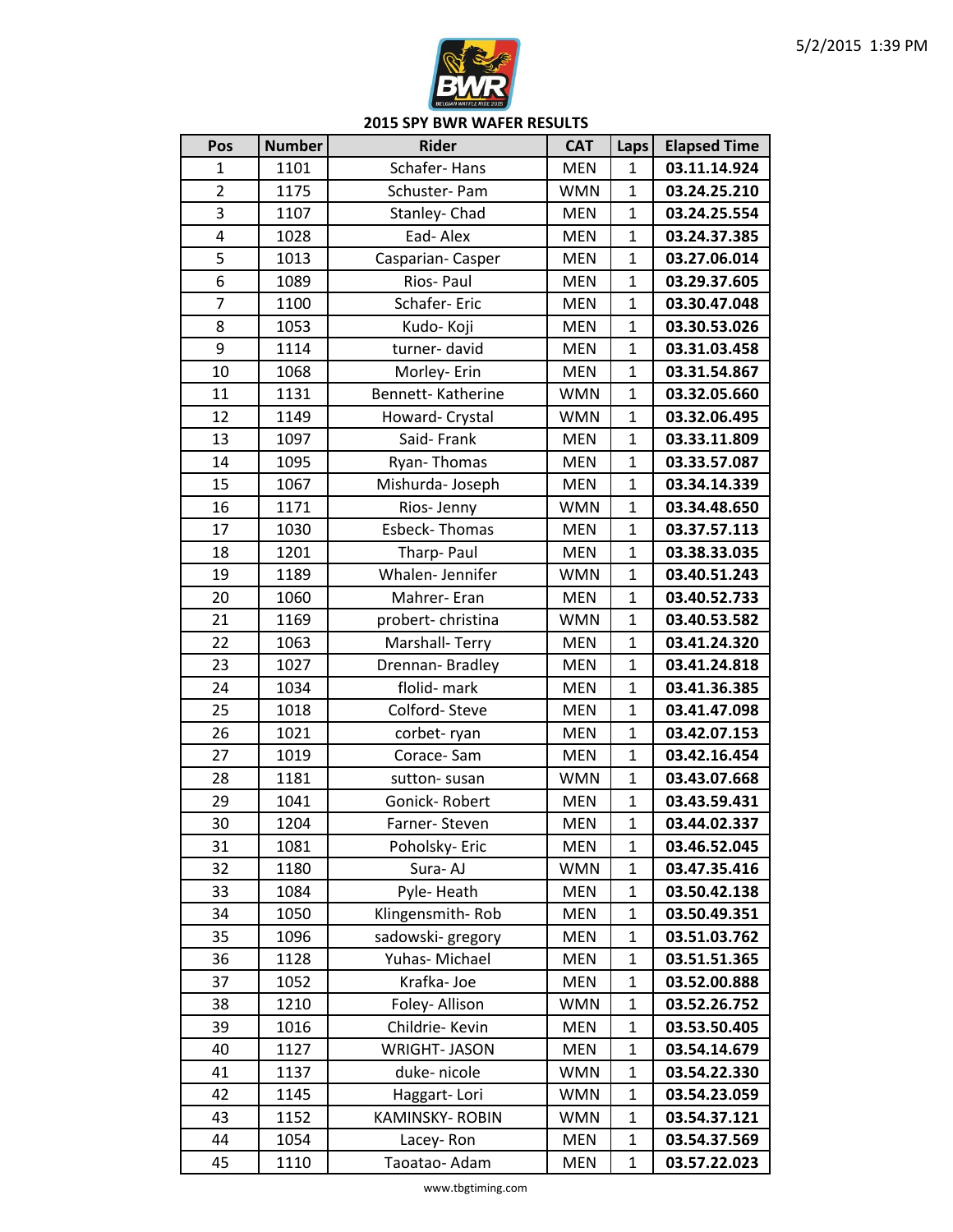

| Pos | <b>Number</b> | <b>Rider</b>            | <b>CAT</b> | Laps           | <b>Elapsed Time</b> |
|-----|---------------|-------------------------|------------|----------------|---------------------|
| 46  | 1026          | Dowling-Daniel          | <b>MEN</b> | 1              | 03.58.14.449        |
| 47  | 1182          | Taylor-Monica           | <b>WMN</b> | $\mathbf{1}$   | 03.58.22.716        |
| 48  | 1023          | Defty-Ed                | <b>MEN</b> | 1              | 03.58.24.779        |
| 49  | 1085          | Reasbeck- Kevin         | <b>MEN</b> | $\mathbf{1}$   | 03.58.51.169        |
| 50  | 1001          | <b>ANDERSON- STUART</b> | <b>MEN</b> | $\mathbf 1$    | 03.59.52.436        |
| 51  | 1065          | McGovern- Kermit        | <b>MEN</b> | 1              | 04.00.06.886        |
| 52  | 1198          | <b>Wilcox-David</b>     | <b>MEN</b> | $\mathbf 1$    | 04.01.11.052        |
| 53  | 1208          | Bookwalter-Adam         | <b>MEN</b> | $\mathbf 1$    | 04.01.12.821        |
| 54  | 1209          | Reeder-Elizabeth        | N/A        | $\mathbf 1$    | 04.01.15.437        |
| 55  | 1044          | Gutierrez-Hector        | <b>MEN</b> | 1              | 04.01.33.395        |
| 56  | 1116          | Ubieta- Albert          | <b>MEN</b> | $\mathbf 1$    | 04.01.37.808        |
| 57  | 1006          | Berron-Olivier          | <b>MEN</b> | $\mathbf 1$    | 04.03.00.655        |
| 58  | 1070          | muniz- manuel           | <b>MEN</b> | $\mathbf 1$    | 04.03.02.422        |
| 59  | 1079          | Paul-David              | <b>MEN</b> | $\overline{1}$ | 04.06.58.441        |
| 60  | 1017          | Choi-Wayne              | <b>MEN</b> | 1              | 04.08.28.996        |
| 61  | 1080          | pellham-wayne           | <b>MEN</b> | $\mathbf{1}$   | 04.08.32.804        |
| 62  | 1048          | King-Donald             | <b>MEN</b> | $\mathbf{1}$   | 04.10.11.941        |
| 63  | 1075          | Nigro-Vincent           | <b>MEN</b> | $\mathbf{1}$   | 04.10.58.259        |
| 64  | 1194          | ZUCKERMAN- WILHELMINA   | <b>WMN</b> | $\mathbf 1$    | 04.11.24.465        |
| 65  | 1042          | Graham-Seth             | <b>MEN</b> | $\mathbf{1}$   | 04.11.35.093        |
| 66  | 1119          | Veum-Chris              | <b>MEN</b> | $\mathbf{1}$   | 04.11.36.632        |
| 67  | 1123          | <b>Weston-Mark</b>      | <b>MEN</b> | $\mathbf 1$    | 04.11.37.933        |
| 68  | 1046          | jennings- mike          | <b>MEN</b> | $\mathbf{1}$   | 04.11.43.614        |
| 69  | 1202          | Rondash-John            | <b>MEN</b> | $\mathbf{1}$   | 04.11.57.735        |
| 70  | 1122          | Wei-James               | <b>MEN</b> | $\mathbf 1$    | 04.13.10.616        |
| 71  | 1186          | Wasko-Floh              | <b>WMN</b> | $\mathbf{1}$   | 04.13.22.003        |
| 72  | 1073          | Nelson-Ralph            | <b>MEN</b> | $\mathbf 1$    | 04.15.00.000        |
| 73  | 1164          | Nelles-Meghann          | <b>WMN</b> | $\mathbf 1$    | 04.16.36.086        |
| 74  | 1176          | Shaw-Jene               | <b>WMN</b> | 1              | 04.16.36.355        |
| 75  | 1199          | Jankot- Julia           | <b>WMN</b> | $\mathbf{1}$   | 04.18.45.200        |
| 76  | 1126          | Wright-Matthew          | <b>MEN</b> | 1              | 04.18.46.881        |
| 77  | 1082          | Polloreno-Lance         | <b>MEN</b> | 1              | 04.18.47.037        |
| 78  | 1158          | Mayer-Kristin           | <b>WMN</b> | $\mathbf 1$    | 04.18.48.143        |
| 79  | 1155          | Lamb-Erin               | <b>WMN</b> | 1              | 04.23.02.666        |
| 80  | 1099          | sandoval-Robert         | <b>MEN</b> | 1              | 04.23.11.000        |
| 81  | 1146          | Hawke-Heather           | <b>WMN</b> | 1              | 04.24.48.318        |
| 82  | 1106          | Sison-Frank             | <b>MEN</b> | 1              | 04.24.48.438        |
| 83  | 1183          | Theodossi- Jill         | <b>WMN</b> | 1              | 04.24.50.211        |
| 84  | 1174          | Schenkhuizen- Jessica   | <b>WMN</b> | 1              | 04.24.51.286        |
| 85  | 1047          | kassan-rob              | <b>MEN</b> | 1              | 04.25.48.853        |
| 86  | 1087          | Reiner-Gary             | <b>MEN</b> | 1              | 04.28.19.065        |
| 87  | 1076          | ninegar- Charlie        | <b>MEN</b> | 1              | 04.29.39.273        |
| 88  | 1004          | Battrum- Greg           | <b>MEN</b> | 1              | 04.29.39.583        |
| 89  | 1020          | corben-joshua           | <b>MEN</b> | 1              | 04.29.41.758        |
| 90  | 1005          | Beatty-Chris            | <b>MEN</b> | $\mathbf 1$    | 04.31.22.087        |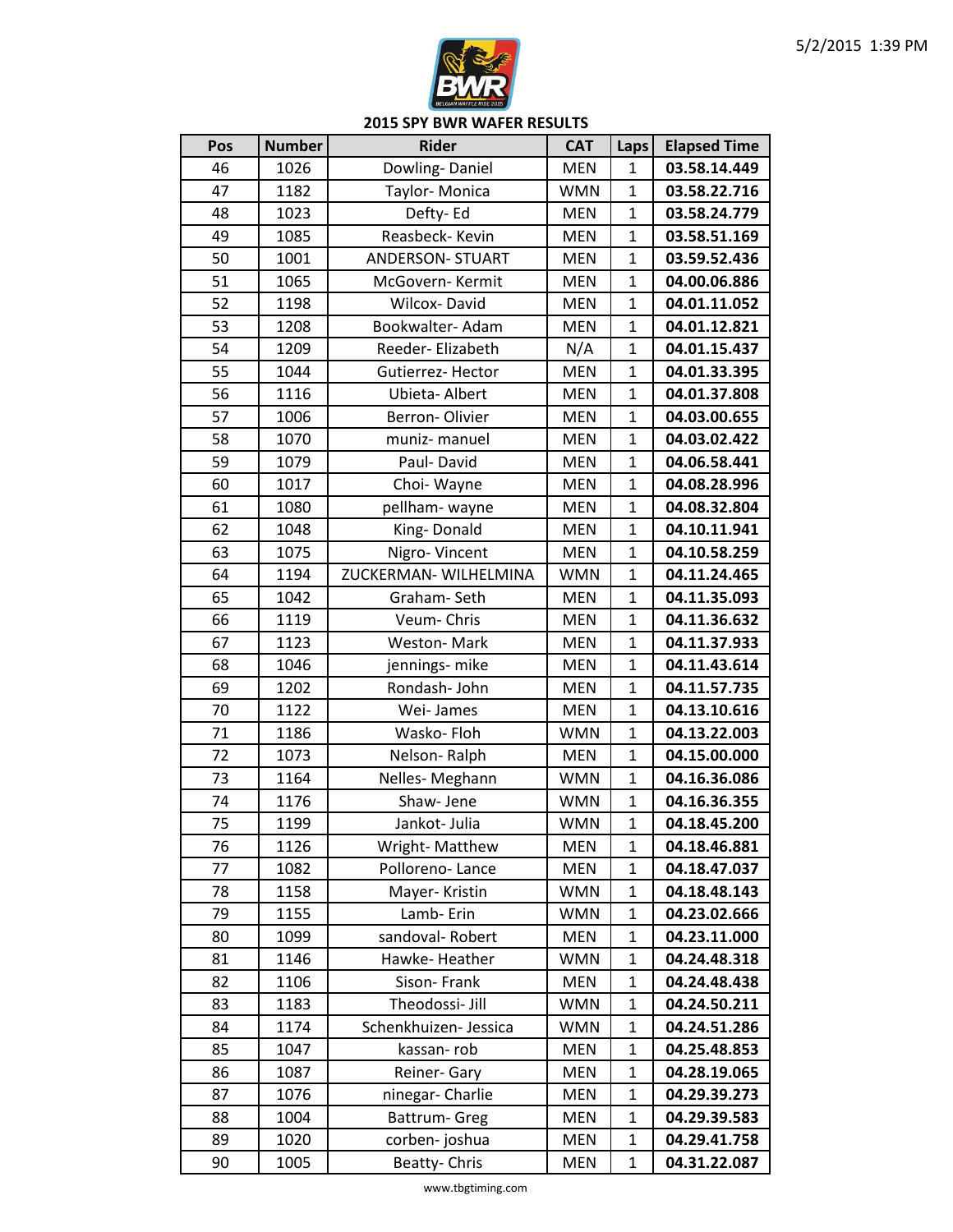

| 91<br>1051<br>Knapp-Tom<br><b>MEN</b><br>1<br>92<br>Bruski-David<br>$\mathbf{1}$<br>1011<br><b>MEN</b><br>93<br>1014<br>Castaneda- Javier<br><b>MEN</b><br>1<br>94<br>1024<br>Deotte-Chris<br><b>MEN</b><br>$\mathbf{1}$<br>95<br>Allen-Peter<br>$\mathbf{1}$<br>1207<br><b>MEN</b><br>96<br>1196<br>Cassidy-Brennan<br><b>MEN</b><br>1<br>$\mathbf{1}$<br>97<br>1187<br>Watring-Kortney<br><b>WMN</b><br>98<br>1203<br>Nguyen-Rose<br><b>WMN</b><br>$\mathbf{1}$<br>99<br>1045<br>$\mathbf{1}$<br>Hager-Joe<br><b>MEN</b><br>100<br>1029<br>Ellis- Curtis<br><b>MEN</b><br>$\mathbf{1}$ | 04.31.31.208<br>04.31.54.723<br>04.33.12.320<br>04.34.03.833<br>04.34.12.043<br>04.34.13.555<br>04.34.19.157<br>04.34.51.181<br>04.35.01.833<br>04.36.05.363<br>04.36.07.956<br>04.36.15.164<br>04.38.12.696<br>04.38.31.510 |
|------------------------------------------------------------------------------------------------------------------------------------------------------------------------------------------------------------------------------------------------------------------------------------------------------------------------------------------------------------------------------------------------------------------------------------------------------------------------------------------------------------------------------------------------------------------------------------------|------------------------------------------------------------------------------------------------------------------------------------------------------------------------------------------------------------------------------|
|                                                                                                                                                                                                                                                                                                                                                                                                                                                                                                                                                                                          |                                                                                                                                                                                                                              |
|                                                                                                                                                                                                                                                                                                                                                                                                                                                                                                                                                                                          |                                                                                                                                                                                                                              |
|                                                                                                                                                                                                                                                                                                                                                                                                                                                                                                                                                                                          |                                                                                                                                                                                                                              |
|                                                                                                                                                                                                                                                                                                                                                                                                                                                                                                                                                                                          |                                                                                                                                                                                                                              |
|                                                                                                                                                                                                                                                                                                                                                                                                                                                                                                                                                                                          |                                                                                                                                                                                                                              |
|                                                                                                                                                                                                                                                                                                                                                                                                                                                                                                                                                                                          |                                                                                                                                                                                                                              |
|                                                                                                                                                                                                                                                                                                                                                                                                                                                                                                                                                                                          |                                                                                                                                                                                                                              |
|                                                                                                                                                                                                                                                                                                                                                                                                                                                                                                                                                                                          |                                                                                                                                                                                                                              |
|                                                                                                                                                                                                                                                                                                                                                                                                                                                                                                                                                                                          |                                                                                                                                                                                                                              |
|                                                                                                                                                                                                                                                                                                                                                                                                                                                                                                                                                                                          |                                                                                                                                                                                                                              |
| 101<br>1163<br>$\mathbf{1}$<br><b>WMN</b><br>Muramoto-Ana                                                                                                                                                                                                                                                                                                                                                                                                                                                                                                                                |                                                                                                                                                                                                                              |
| 102<br>1000<br>Alvarado-Vincent<br>$\mathbf{1}$<br><b>MEN</b>                                                                                                                                                                                                                                                                                                                                                                                                                                                                                                                            |                                                                                                                                                                                                                              |
| 103<br>1094<br><b>MEN</b><br>$\mathbf{1}$<br>Russo-Rocky                                                                                                                                                                                                                                                                                                                                                                                                                                                                                                                                 |                                                                                                                                                                                                                              |
| $\mathbf{1}$<br>104<br>1121<br>Vo-Quoc<br><b>MEN</b>                                                                                                                                                                                                                                                                                                                                                                                                                                                                                                                                     |                                                                                                                                                                                                                              |
| Allinson-Mila<br>105<br>1130<br><b>WMN</b><br>$\mathbf{1}$                                                                                                                                                                                                                                                                                                                                                                                                                                                                                                                               | 04.39.43.987                                                                                                                                                                                                                 |
| 106<br>1108<br>$\mathbf{1}$<br>Strohman-Mark<br><b>MEN</b>                                                                                                                                                                                                                                                                                                                                                                                                                                                                                                                               | 04.39.44.354                                                                                                                                                                                                                 |
| 107<br>1093<br>Rpalad-Allen<br>$\mathbf{1}$<br><b>MEN</b>                                                                                                                                                                                                                                                                                                                                                                                                                                                                                                                                | 04.41.41.728                                                                                                                                                                                                                 |
| 108<br>1134<br>catchpole-heather<br><b>WMN</b><br>$\mathbf{1}$                                                                                                                                                                                                                                                                                                                                                                                                                                                                                                                           | 04.41.49.245                                                                                                                                                                                                                 |
| $\mathbf{1}$<br>109<br>1200<br>Mullarkey-Kate<br><b>WMN</b>                                                                                                                                                                                                                                                                                                                                                                                                                                                                                                                              | 04.42.08.467                                                                                                                                                                                                                 |
| 110<br>1165<br>$\mathbf{1}$<br>OConnor-Sheila<br><b>WMN</b>                                                                                                                                                                                                                                                                                                                                                                                                                                                                                                                              | 04.46.35.086                                                                                                                                                                                                                 |
| 111<br>1069<br>$\mathbf{1}$<br>Morris-Steve<br><b>MEN</b>                                                                                                                                                                                                                                                                                                                                                                                                                                                                                                                                | 04.46.35.545                                                                                                                                                                                                                 |
| 112<br>1143<br>$\mathbf 1$<br>Graziano-Laurel<br><b>WMN</b>                                                                                                                                                                                                                                                                                                                                                                                                                                                                                                                              | 04.47.15.462                                                                                                                                                                                                                 |
| 113<br>1129<br><b>WMN</b><br>$\mathbf{1}$<br>Aguirre-Diana                                                                                                                                                                                                                                                                                                                                                                                                                                                                                                                               | 04.47.15.474                                                                                                                                                                                                                 |
| $\mathbf{1}$<br>114<br>1195<br>Bonaccorso-Kim<br><b>WMN</b>                                                                                                                                                                                                                                                                                                                                                                                                                                                                                                                              | 04.48.34.655                                                                                                                                                                                                                 |
| 115<br>1162<br><b>WMN</b><br>$\mathbf{1}$<br>Montanez-Leticia                                                                                                                                                                                                                                                                                                                                                                                                                                                                                                                            | 04.49.40.460                                                                                                                                                                                                                 |
| 116<br>$\mathbf{1}$<br>1078<br>Pardi- Edward<br><b>MEN</b>                                                                                                                                                                                                                                                                                                                                                                                                                                                                                                                               | 04.49.43.757                                                                                                                                                                                                                 |
| 117<br>1062<br><b>MEN</b><br>$\mathbf{1}$<br>Marquette-Lou                                                                                                                                                                                                                                                                                                                                                                                                                                                                                                                               | 04.51.23.917                                                                                                                                                                                                                 |
| 118<br>1036<br>Frasca-Ron<br>$\mathbf 1$<br><b>MEN</b>                                                                                                                                                                                                                                                                                                                                                                                                                                                                                                                                   | 04.51.24.132                                                                                                                                                                                                                 |
| 119<br>1074<br>nethery-Randy<br><b>MEN</b><br>$\mathbf{1}$                                                                                                                                                                                                                                                                                                                                                                                                                                                                                                                               | 04.51.24.900                                                                                                                                                                                                                 |
| $\mathbf{1}$<br>120<br>1154<br>Lackey-Tammy<br><b>WMN</b>                                                                                                                                                                                                                                                                                                                                                                                                                                                                                                                                | 04.54.19.309                                                                                                                                                                                                                 |
| 1133<br>121<br><b>Burns-Michele</b><br><b>WMN</b><br>1                                                                                                                                                                                                                                                                                                                                                                                                                                                                                                                                   | 04.54.24.438                                                                                                                                                                                                                 |
| 122<br>1056<br>Lawes-Spencer<br><b>MEN</b><br>1                                                                                                                                                                                                                                                                                                                                                                                                                                                                                                                                          | 04.55.08.559                                                                                                                                                                                                                 |
| Ruckle-Carol<br>$\mathbf 1$<br>123<br>1173<br><b>WMN</b>                                                                                                                                                                                                                                                                                                                                                                                                                                                                                                                                 | 04.55.46.995                                                                                                                                                                                                                 |
| 124<br>1193<br>Zorrilla-Monica<br><b>WMN</b><br>1                                                                                                                                                                                                                                                                                                                                                                                                                                                                                                                                        | 04.56.04.018                                                                                                                                                                                                                 |
| 125<br>1161<br>Meyer-Andrea<br><b>WMN</b><br>1                                                                                                                                                                                                                                                                                                                                                                                                                                                                                                                                           | 04.56.15.134                                                                                                                                                                                                                 |
| 1061<br>126<br>Malwitz-David<br><b>MEN</b><br>1                                                                                                                                                                                                                                                                                                                                                                                                                                                                                                                                          | 04.56.20.246                                                                                                                                                                                                                 |
| 127<br>1205<br><b>MEN</b><br>Cassidy-Brennan<br>1                                                                                                                                                                                                                                                                                                                                                                                                                                                                                                                                        | 05.01.28.601                                                                                                                                                                                                                 |
| <b>MEN</b><br>1<br>128<br>1038<br>Gee-Casey                                                                                                                                                                                                                                                                                                                                                                                                                                                                                                                                              | 05.03.21.226                                                                                                                                                                                                                 |
| 1092<br>129<br>ROSENBERGER-KYLE<br><b>MEN</b><br>1                                                                                                                                                                                                                                                                                                                                                                                                                                                                                                                                       | 05.03.50.600                                                                                                                                                                                                                 |
| 130<br>1035<br>Florence-Jason<br>1<br><b>MEN</b>                                                                                                                                                                                                                                                                                                                                                                                                                                                                                                                                         | 05.03.52.873                                                                                                                                                                                                                 |
| 1115<br>Turrentine-Ryan<br><b>MEN</b><br>131<br>1                                                                                                                                                                                                                                                                                                                                                                                                                                                                                                                                        | 05.03.54.986                                                                                                                                                                                                                 |
| 1112<br>132<br>tran-vinh<br>$\mathbf{1}$<br><b>MEN</b>                                                                                                                                                                                                                                                                                                                                                                                                                                                                                                                                   | 05.03.55.464                                                                                                                                                                                                                 |
| 133<br>1150<br>Hunter-Lisa<br><b>WMN</b><br>1                                                                                                                                                                                                                                                                                                                                                                                                                                                                                                                                            | 05.04.02.908                                                                                                                                                                                                                 |
| 134<br>1156<br>Lyons-Danielle<br><b>WMN</b><br>1                                                                                                                                                                                                                                                                                                                                                                                                                                                                                                                                         | 05.04.03.063                                                                                                                                                                                                                 |
| $\mathbf 1$<br>135<br>1120<br>Vo-Khanh<br>05.04.56.387<br><b>MEN</b>                                                                                                                                                                                                                                                                                                                                                                                                                                                                                                                     |                                                                                                                                                                                                                              |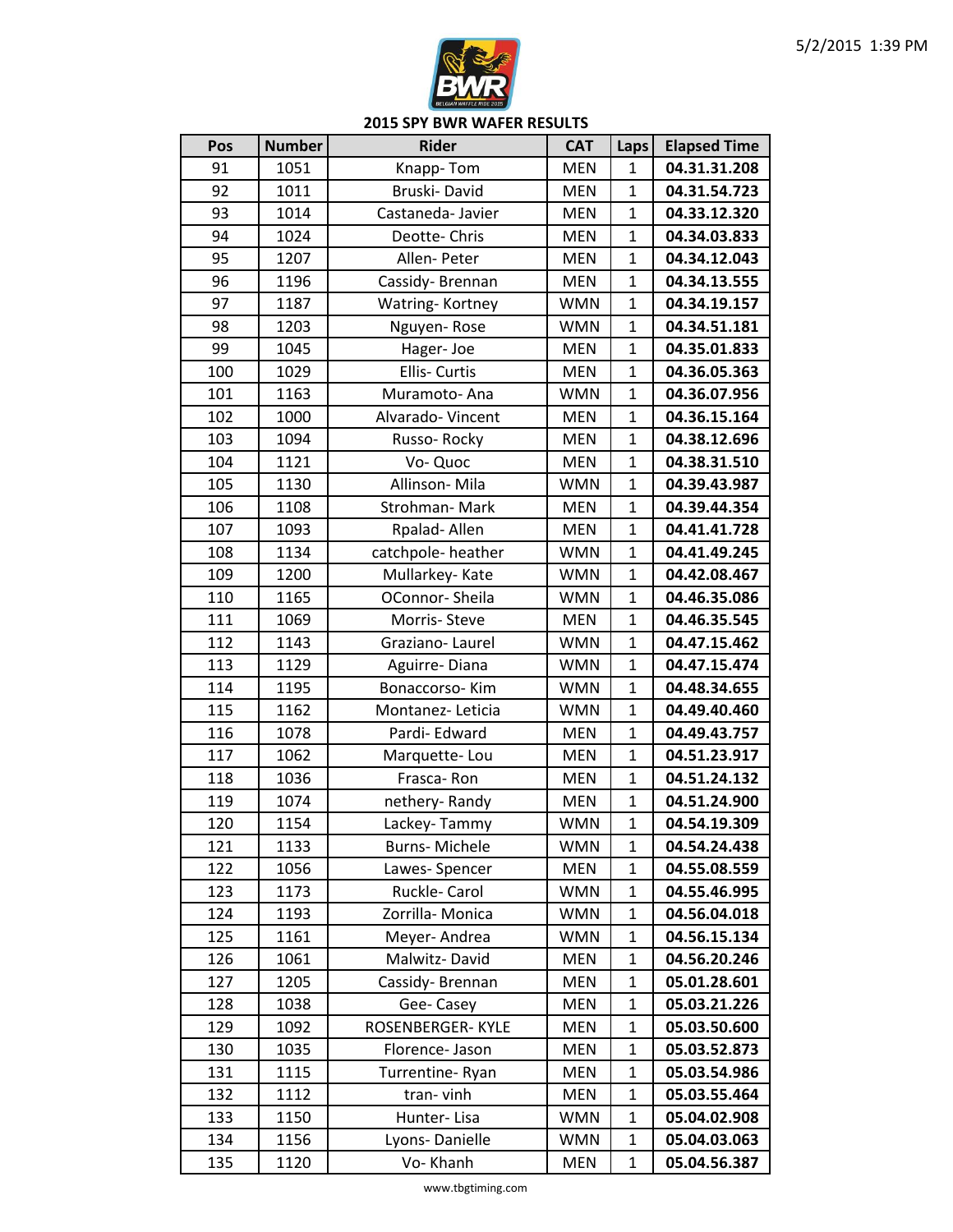

| 136<br>1091<br><b>MEN</b><br>05.08.19.975<br>Romero-Ryan<br>1<br>137<br>1151<br>Jacobson-Trina<br><b>WMN</b><br>$\mathbf{1}$<br>05.09.59.933<br>1002<br>138<br><b>MEN</b><br>05.11.05.979<br>Atkinson-Steve<br>1<br>139<br>1117<br><b>Uhlir-Steve</b><br><b>MEN</b><br>$\mathbf{1}$<br>05.17.50.808<br>140<br>1077<br>$\mathbf{1}$<br>05.18.20.728<br>OHara-Steve<br><b>MEN</b><br>141<br>1032<br>Findley- Brian<br><b>MEN</b><br>$\mathbf{1}$<br>05.18.20.826<br>$\mathbf{1}$<br>142<br>Smiddy-Margaret<br>05.26.51.730<br>1177<br><b>WMN</b><br>Poppendiek-Mark<br>143<br>1083<br><b>MEN</b><br>05.26.56.584<br>$\mathbf{1}$<br>144<br>1058<br>$\mathbf{1}$<br>05.30.25.552<br>Levy-Don<br><b>MEN</b><br>145<br>1059<br>Levy- Julian<br><b>MEN</b><br>$\mathbf{1}$<br>05.30.25.670<br>146<br>1124<br>Wiback-Derek<br><b>MEN</b><br>$\mathbf{1}$<br>05.33.38.994<br>147<br>1197<br>$\mathbf{1}$<br>Stone- Cameron<br><b>MEN</b><br>05.33.39.143<br>148<br>1022<br>Cross-Colin<br><b>MEN</b><br>$\mathbf{1}$<br>05.34.21.553<br>$\mathbf{1}$<br>149<br>1135<br>Cross-Tristen<br><b>WMN</b><br>05.35.44.305<br>150<br>1138<br>Feldman- Judy<br><b>WMN</b><br>$\mathbf{1}$<br>05.43.36.914<br>151<br>1178<br>Smith-Lauren<br><b>WMN</b><br>$\mathbf{1}$<br>05.46.05.840<br>152<br>1188<br><b>WMN</b><br>$\mathbf{1}$<br>06.03.26.696<br><b>Watters-Ashlie</b><br>153<br>1071<br>06.05.29.078<br>Munoz-Daniel<br><b>MEN</b><br>$\mathbf{1}$<br>154<br>$\mathbf{1}$<br>1160<br>Messner-Blair<br><b>WMN</b><br>06.05.29.444<br>155<br>1103<br>Sheffield- Geoff<br><b>MEN</b><br>$\mathbf{1}$<br>06.27.41.861<br>156<br>Hoffert-Danette<br>$\mathbf{1}$<br>1148<br><b>WMN</b><br>06.32.35.617<br>157<br>1072<br>Muzik-David<br><b>MEN</b><br>$\mathbf 1$<br>07.10.31.077<br>158<br>1040<br>07.10.35.039<br>goldman-mitch<br><b>MEN</b><br>$\mathbf{1}$<br>159<br><b>GRUBE-LAURIE</b><br>$\mathbf{1}$<br>1144<br><b>WMN</b><br>07.39.25.676<br>160<br>1136<br><b>WMN</b><br>$\mathbf{1}$<br>07.39.37.991<br>Dosier-Susan<br>161<br>1192<br><b>WMN</b><br>$\mathbf{1}$<br>07.41.19.537<br>Zappella- Marianne<br><b>DNF</b><br>1105<br><b>MEN</b><br>0<br>Siegel-Ryan<br>--.--<br><b>DNF</b><br>1104<br>siegel- marc<br>0<br><b>MEN</b><br>--.--<br>baker-jason<br><b>DNS</b><br>1003<br><b>MEN</b><br>0<br>--.--<br>$\boldsymbol{0}$<br><b>DNS</b><br>1007<br><b>Biddinger-Scott</b><br><b>MEN</b><br>$-1 - 1 - 1 = 0$<br><b>DNS</b><br>1008<br>Black-james<br><b>MEN</b><br>0<br>--.--<br>Borsack-Bill<br><b>DNS</b><br>1009<br><b>MEN</b><br>0<br>……<br><b>DNS</b><br>1010<br><b>Breunig-Tony</b><br><b>MEN</b><br>0<br>--.--<br>1012<br><b>DNS</b><br>Carter-Christopher<br><b>MEN</b><br>0<br>--.--<br>1015<br><b>DNS</b><br>Cepeda-Jose<br>0<br><b>MEN</b><br><b>DNS</b><br>1025<br>Divine-Darrel<br><b>MEN</b><br>0<br>--.--<br><b>DNS</b><br>1031<br><b>MEN</b><br>espinoza-zapata<br>0<br>┄.╌<br><b>DNS</b><br>1033<br>Finley- James<br><b>MEN</b><br>0<br>--.--<br><b>DNS</b><br>1037<br>Furukawa- Noboru<br><b>MEN</b><br>0<br>--.--<br><b>DNS</b><br>1039<br>Gee-Leonard<br><b>MEN</b><br>0<br><b>DNS</b><br>1043<br>grebner-rick<br><b>MEN</b><br>0<br>--.--<br><b>DNS</b><br>1049<br>King-Donald<br><b>MEN</b><br>0<br>--.--<br><b>DNS</b><br>1055<br>Lackey-Bill<br><b>MEN</b><br>0<br>--.--<br><b>DNS</b><br>1057<br>Lee-Matt<br><b>MEN</b><br>0<br><b>DNS</b><br>1064<br>Mayernik- Justin<br><b>MEN</b><br>0<br>--.-- | Pos | <b>Number</b> | <b>Rider</b> | <b>CAT</b> | Laps | <b>Elapsed Time</b> |
|-------------------------------------------------------------------------------------------------------------------------------------------------------------------------------------------------------------------------------------------------------------------------------------------------------------------------------------------------------------------------------------------------------------------------------------------------------------------------------------------------------------------------------------------------------------------------------------------------------------------------------------------------------------------------------------------------------------------------------------------------------------------------------------------------------------------------------------------------------------------------------------------------------------------------------------------------------------------------------------------------------------------------------------------------------------------------------------------------------------------------------------------------------------------------------------------------------------------------------------------------------------------------------------------------------------------------------------------------------------------------------------------------------------------------------------------------------------------------------------------------------------------------------------------------------------------------------------------------------------------------------------------------------------------------------------------------------------------------------------------------------------------------------------------------------------------------------------------------------------------------------------------------------------------------------------------------------------------------------------------------------------------------------------------------------------------------------------------------------------------------------------------------------------------------------------------------------------------------------------------------------------------------------------------------------------------------------------------------------------------------------------------------------------------------------------------------------------------------------------------------------------------------------------------------------------------------------------------------------------------------------------------------------------------------------------------------------------------------------------------------------------------------------------------------------------------------------------------------------------------------------------------------------------------------------------------------------------------------------------------------------------------------------------------------------------------------------------------------------------------------------------------------------------------------------------------------------------------------------------------------------------------------------------------------------------------------------------------------------------------------------------------------------------------------------|-----|---------------|--------------|------------|------|---------------------|
|                                                                                                                                                                                                                                                                                                                                                                                                                                                                                                                                                                                                                                                                                                                                                                                                                                                                                                                                                                                                                                                                                                                                                                                                                                                                                                                                                                                                                                                                                                                                                                                                                                                                                                                                                                                                                                                                                                                                                                                                                                                                                                                                                                                                                                                                                                                                                                                                                                                                                                                                                                                                                                                                                                                                                                                                                                                                                                                                                                                                                                                                                                                                                                                                                                                                                                                                                                                                                               |     |               |              |            |      |                     |
|                                                                                                                                                                                                                                                                                                                                                                                                                                                                                                                                                                                                                                                                                                                                                                                                                                                                                                                                                                                                                                                                                                                                                                                                                                                                                                                                                                                                                                                                                                                                                                                                                                                                                                                                                                                                                                                                                                                                                                                                                                                                                                                                                                                                                                                                                                                                                                                                                                                                                                                                                                                                                                                                                                                                                                                                                                                                                                                                                                                                                                                                                                                                                                                                                                                                                                                                                                                                                               |     |               |              |            |      |                     |
|                                                                                                                                                                                                                                                                                                                                                                                                                                                                                                                                                                                                                                                                                                                                                                                                                                                                                                                                                                                                                                                                                                                                                                                                                                                                                                                                                                                                                                                                                                                                                                                                                                                                                                                                                                                                                                                                                                                                                                                                                                                                                                                                                                                                                                                                                                                                                                                                                                                                                                                                                                                                                                                                                                                                                                                                                                                                                                                                                                                                                                                                                                                                                                                                                                                                                                                                                                                                                               |     |               |              |            |      |                     |
|                                                                                                                                                                                                                                                                                                                                                                                                                                                                                                                                                                                                                                                                                                                                                                                                                                                                                                                                                                                                                                                                                                                                                                                                                                                                                                                                                                                                                                                                                                                                                                                                                                                                                                                                                                                                                                                                                                                                                                                                                                                                                                                                                                                                                                                                                                                                                                                                                                                                                                                                                                                                                                                                                                                                                                                                                                                                                                                                                                                                                                                                                                                                                                                                                                                                                                                                                                                                                               |     |               |              |            |      |                     |
|                                                                                                                                                                                                                                                                                                                                                                                                                                                                                                                                                                                                                                                                                                                                                                                                                                                                                                                                                                                                                                                                                                                                                                                                                                                                                                                                                                                                                                                                                                                                                                                                                                                                                                                                                                                                                                                                                                                                                                                                                                                                                                                                                                                                                                                                                                                                                                                                                                                                                                                                                                                                                                                                                                                                                                                                                                                                                                                                                                                                                                                                                                                                                                                                                                                                                                                                                                                                                               |     |               |              |            |      |                     |
|                                                                                                                                                                                                                                                                                                                                                                                                                                                                                                                                                                                                                                                                                                                                                                                                                                                                                                                                                                                                                                                                                                                                                                                                                                                                                                                                                                                                                                                                                                                                                                                                                                                                                                                                                                                                                                                                                                                                                                                                                                                                                                                                                                                                                                                                                                                                                                                                                                                                                                                                                                                                                                                                                                                                                                                                                                                                                                                                                                                                                                                                                                                                                                                                                                                                                                                                                                                                                               |     |               |              |            |      |                     |
|                                                                                                                                                                                                                                                                                                                                                                                                                                                                                                                                                                                                                                                                                                                                                                                                                                                                                                                                                                                                                                                                                                                                                                                                                                                                                                                                                                                                                                                                                                                                                                                                                                                                                                                                                                                                                                                                                                                                                                                                                                                                                                                                                                                                                                                                                                                                                                                                                                                                                                                                                                                                                                                                                                                                                                                                                                                                                                                                                                                                                                                                                                                                                                                                                                                                                                                                                                                                                               |     |               |              |            |      |                     |
|                                                                                                                                                                                                                                                                                                                                                                                                                                                                                                                                                                                                                                                                                                                                                                                                                                                                                                                                                                                                                                                                                                                                                                                                                                                                                                                                                                                                                                                                                                                                                                                                                                                                                                                                                                                                                                                                                                                                                                                                                                                                                                                                                                                                                                                                                                                                                                                                                                                                                                                                                                                                                                                                                                                                                                                                                                                                                                                                                                                                                                                                                                                                                                                                                                                                                                                                                                                                                               |     |               |              |            |      |                     |
|                                                                                                                                                                                                                                                                                                                                                                                                                                                                                                                                                                                                                                                                                                                                                                                                                                                                                                                                                                                                                                                                                                                                                                                                                                                                                                                                                                                                                                                                                                                                                                                                                                                                                                                                                                                                                                                                                                                                                                                                                                                                                                                                                                                                                                                                                                                                                                                                                                                                                                                                                                                                                                                                                                                                                                                                                                                                                                                                                                                                                                                                                                                                                                                                                                                                                                                                                                                                                               |     |               |              |            |      |                     |
|                                                                                                                                                                                                                                                                                                                                                                                                                                                                                                                                                                                                                                                                                                                                                                                                                                                                                                                                                                                                                                                                                                                                                                                                                                                                                                                                                                                                                                                                                                                                                                                                                                                                                                                                                                                                                                                                                                                                                                                                                                                                                                                                                                                                                                                                                                                                                                                                                                                                                                                                                                                                                                                                                                                                                                                                                                                                                                                                                                                                                                                                                                                                                                                                                                                                                                                                                                                                                               |     |               |              |            |      |                     |
|                                                                                                                                                                                                                                                                                                                                                                                                                                                                                                                                                                                                                                                                                                                                                                                                                                                                                                                                                                                                                                                                                                                                                                                                                                                                                                                                                                                                                                                                                                                                                                                                                                                                                                                                                                                                                                                                                                                                                                                                                                                                                                                                                                                                                                                                                                                                                                                                                                                                                                                                                                                                                                                                                                                                                                                                                                                                                                                                                                                                                                                                                                                                                                                                                                                                                                                                                                                                                               |     |               |              |            |      |                     |
|                                                                                                                                                                                                                                                                                                                                                                                                                                                                                                                                                                                                                                                                                                                                                                                                                                                                                                                                                                                                                                                                                                                                                                                                                                                                                                                                                                                                                                                                                                                                                                                                                                                                                                                                                                                                                                                                                                                                                                                                                                                                                                                                                                                                                                                                                                                                                                                                                                                                                                                                                                                                                                                                                                                                                                                                                                                                                                                                                                                                                                                                                                                                                                                                                                                                                                                                                                                                                               |     |               |              |            |      |                     |
|                                                                                                                                                                                                                                                                                                                                                                                                                                                                                                                                                                                                                                                                                                                                                                                                                                                                                                                                                                                                                                                                                                                                                                                                                                                                                                                                                                                                                                                                                                                                                                                                                                                                                                                                                                                                                                                                                                                                                                                                                                                                                                                                                                                                                                                                                                                                                                                                                                                                                                                                                                                                                                                                                                                                                                                                                                                                                                                                                                                                                                                                                                                                                                                                                                                                                                                                                                                                                               |     |               |              |            |      |                     |
|                                                                                                                                                                                                                                                                                                                                                                                                                                                                                                                                                                                                                                                                                                                                                                                                                                                                                                                                                                                                                                                                                                                                                                                                                                                                                                                                                                                                                                                                                                                                                                                                                                                                                                                                                                                                                                                                                                                                                                                                                                                                                                                                                                                                                                                                                                                                                                                                                                                                                                                                                                                                                                                                                                                                                                                                                                                                                                                                                                                                                                                                                                                                                                                                                                                                                                                                                                                                                               |     |               |              |            |      |                     |
|                                                                                                                                                                                                                                                                                                                                                                                                                                                                                                                                                                                                                                                                                                                                                                                                                                                                                                                                                                                                                                                                                                                                                                                                                                                                                                                                                                                                                                                                                                                                                                                                                                                                                                                                                                                                                                                                                                                                                                                                                                                                                                                                                                                                                                                                                                                                                                                                                                                                                                                                                                                                                                                                                                                                                                                                                                                                                                                                                                                                                                                                                                                                                                                                                                                                                                                                                                                                                               |     |               |              |            |      |                     |
|                                                                                                                                                                                                                                                                                                                                                                                                                                                                                                                                                                                                                                                                                                                                                                                                                                                                                                                                                                                                                                                                                                                                                                                                                                                                                                                                                                                                                                                                                                                                                                                                                                                                                                                                                                                                                                                                                                                                                                                                                                                                                                                                                                                                                                                                                                                                                                                                                                                                                                                                                                                                                                                                                                                                                                                                                                                                                                                                                                                                                                                                                                                                                                                                                                                                                                                                                                                                                               |     |               |              |            |      |                     |
|                                                                                                                                                                                                                                                                                                                                                                                                                                                                                                                                                                                                                                                                                                                                                                                                                                                                                                                                                                                                                                                                                                                                                                                                                                                                                                                                                                                                                                                                                                                                                                                                                                                                                                                                                                                                                                                                                                                                                                                                                                                                                                                                                                                                                                                                                                                                                                                                                                                                                                                                                                                                                                                                                                                                                                                                                                                                                                                                                                                                                                                                                                                                                                                                                                                                                                                                                                                                                               |     |               |              |            |      |                     |
|                                                                                                                                                                                                                                                                                                                                                                                                                                                                                                                                                                                                                                                                                                                                                                                                                                                                                                                                                                                                                                                                                                                                                                                                                                                                                                                                                                                                                                                                                                                                                                                                                                                                                                                                                                                                                                                                                                                                                                                                                                                                                                                                                                                                                                                                                                                                                                                                                                                                                                                                                                                                                                                                                                                                                                                                                                                                                                                                                                                                                                                                                                                                                                                                                                                                                                                                                                                                                               |     |               |              |            |      |                     |
|                                                                                                                                                                                                                                                                                                                                                                                                                                                                                                                                                                                                                                                                                                                                                                                                                                                                                                                                                                                                                                                                                                                                                                                                                                                                                                                                                                                                                                                                                                                                                                                                                                                                                                                                                                                                                                                                                                                                                                                                                                                                                                                                                                                                                                                                                                                                                                                                                                                                                                                                                                                                                                                                                                                                                                                                                                                                                                                                                                                                                                                                                                                                                                                                                                                                                                                                                                                                                               |     |               |              |            |      |                     |
|                                                                                                                                                                                                                                                                                                                                                                                                                                                                                                                                                                                                                                                                                                                                                                                                                                                                                                                                                                                                                                                                                                                                                                                                                                                                                                                                                                                                                                                                                                                                                                                                                                                                                                                                                                                                                                                                                                                                                                                                                                                                                                                                                                                                                                                                                                                                                                                                                                                                                                                                                                                                                                                                                                                                                                                                                                                                                                                                                                                                                                                                                                                                                                                                                                                                                                                                                                                                                               |     |               |              |            |      |                     |
|                                                                                                                                                                                                                                                                                                                                                                                                                                                                                                                                                                                                                                                                                                                                                                                                                                                                                                                                                                                                                                                                                                                                                                                                                                                                                                                                                                                                                                                                                                                                                                                                                                                                                                                                                                                                                                                                                                                                                                                                                                                                                                                                                                                                                                                                                                                                                                                                                                                                                                                                                                                                                                                                                                                                                                                                                                                                                                                                                                                                                                                                                                                                                                                                                                                                                                                                                                                                                               |     |               |              |            |      |                     |
|                                                                                                                                                                                                                                                                                                                                                                                                                                                                                                                                                                                                                                                                                                                                                                                                                                                                                                                                                                                                                                                                                                                                                                                                                                                                                                                                                                                                                                                                                                                                                                                                                                                                                                                                                                                                                                                                                                                                                                                                                                                                                                                                                                                                                                                                                                                                                                                                                                                                                                                                                                                                                                                                                                                                                                                                                                                                                                                                                                                                                                                                                                                                                                                                                                                                                                                                                                                                                               |     |               |              |            |      |                     |
|                                                                                                                                                                                                                                                                                                                                                                                                                                                                                                                                                                                                                                                                                                                                                                                                                                                                                                                                                                                                                                                                                                                                                                                                                                                                                                                                                                                                                                                                                                                                                                                                                                                                                                                                                                                                                                                                                                                                                                                                                                                                                                                                                                                                                                                                                                                                                                                                                                                                                                                                                                                                                                                                                                                                                                                                                                                                                                                                                                                                                                                                                                                                                                                                                                                                                                                                                                                                                               |     |               |              |            |      |                     |
|                                                                                                                                                                                                                                                                                                                                                                                                                                                                                                                                                                                                                                                                                                                                                                                                                                                                                                                                                                                                                                                                                                                                                                                                                                                                                                                                                                                                                                                                                                                                                                                                                                                                                                                                                                                                                                                                                                                                                                                                                                                                                                                                                                                                                                                                                                                                                                                                                                                                                                                                                                                                                                                                                                                                                                                                                                                                                                                                                                                                                                                                                                                                                                                                                                                                                                                                                                                                                               |     |               |              |            |      |                     |
|                                                                                                                                                                                                                                                                                                                                                                                                                                                                                                                                                                                                                                                                                                                                                                                                                                                                                                                                                                                                                                                                                                                                                                                                                                                                                                                                                                                                                                                                                                                                                                                                                                                                                                                                                                                                                                                                                                                                                                                                                                                                                                                                                                                                                                                                                                                                                                                                                                                                                                                                                                                                                                                                                                                                                                                                                                                                                                                                                                                                                                                                                                                                                                                                                                                                                                                                                                                                                               |     |               |              |            |      |                     |
|                                                                                                                                                                                                                                                                                                                                                                                                                                                                                                                                                                                                                                                                                                                                                                                                                                                                                                                                                                                                                                                                                                                                                                                                                                                                                                                                                                                                                                                                                                                                                                                                                                                                                                                                                                                                                                                                                                                                                                                                                                                                                                                                                                                                                                                                                                                                                                                                                                                                                                                                                                                                                                                                                                                                                                                                                                                                                                                                                                                                                                                                                                                                                                                                                                                                                                                                                                                                                               |     |               |              |            |      |                     |
|                                                                                                                                                                                                                                                                                                                                                                                                                                                                                                                                                                                                                                                                                                                                                                                                                                                                                                                                                                                                                                                                                                                                                                                                                                                                                                                                                                                                                                                                                                                                                                                                                                                                                                                                                                                                                                                                                                                                                                                                                                                                                                                                                                                                                                                                                                                                                                                                                                                                                                                                                                                                                                                                                                                                                                                                                                                                                                                                                                                                                                                                                                                                                                                                                                                                                                                                                                                                                               |     |               |              |            |      |                     |
|                                                                                                                                                                                                                                                                                                                                                                                                                                                                                                                                                                                                                                                                                                                                                                                                                                                                                                                                                                                                                                                                                                                                                                                                                                                                                                                                                                                                                                                                                                                                                                                                                                                                                                                                                                                                                                                                                                                                                                                                                                                                                                                                                                                                                                                                                                                                                                                                                                                                                                                                                                                                                                                                                                                                                                                                                                                                                                                                                                                                                                                                                                                                                                                                                                                                                                                                                                                                                               |     |               |              |            |      |                     |
|                                                                                                                                                                                                                                                                                                                                                                                                                                                                                                                                                                                                                                                                                                                                                                                                                                                                                                                                                                                                                                                                                                                                                                                                                                                                                                                                                                                                                                                                                                                                                                                                                                                                                                                                                                                                                                                                                                                                                                                                                                                                                                                                                                                                                                                                                                                                                                                                                                                                                                                                                                                                                                                                                                                                                                                                                                                                                                                                                                                                                                                                                                                                                                                                                                                                                                                                                                                                                               |     |               |              |            |      |                     |
|                                                                                                                                                                                                                                                                                                                                                                                                                                                                                                                                                                                                                                                                                                                                                                                                                                                                                                                                                                                                                                                                                                                                                                                                                                                                                                                                                                                                                                                                                                                                                                                                                                                                                                                                                                                                                                                                                                                                                                                                                                                                                                                                                                                                                                                                                                                                                                                                                                                                                                                                                                                                                                                                                                                                                                                                                                                                                                                                                                                                                                                                                                                                                                                                                                                                                                                                                                                                                               |     |               |              |            |      |                     |
|                                                                                                                                                                                                                                                                                                                                                                                                                                                                                                                                                                                                                                                                                                                                                                                                                                                                                                                                                                                                                                                                                                                                                                                                                                                                                                                                                                                                                                                                                                                                                                                                                                                                                                                                                                                                                                                                                                                                                                                                                                                                                                                                                                                                                                                                                                                                                                                                                                                                                                                                                                                                                                                                                                                                                                                                                                                                                                                                                                                                                                                                                                                                                                                                                                                                                                                                                                                                                               |     |               |              |            |      |                     |
|                                                                                                                                                                                                                                                                                                                                                                                                                                                                                                                                                                                                                                                                                                                                                                                                                                                                                                                                                                                                                                                                                                                                                                                                                                                                                                                                                                                                                                                                                                                                                                                                                                                                                                                                                                                                                                                                                                                                                                                                                                                                                                                                                                                                                                                                                                                                                                                                                                                                                                                                                                                                                                                                                                                                                                                                                                                                                                                                                                                                                                                                                                                                                                                                                                                                                                                                                                                                                               |     |               |              |            |      |                     |
|                                                                                                                                                                                                                                                                                                                                                                                                                                                                                                                                                                                                                                                                                                                                                                                                                                                                                                                                                                                                                                                                                                                                                                                                                                                                                                                                                                                                                                                                                                                                                                                                                                                                                                                                                                                                                                                                                                                                                                                                                                                                                                                                                                                                                                                                                                                                                                                                                                                                                                                                                                                                                                                                                                                                                                                                                                                                                                                                                                                                                                                                                                                                                                                                                                                                                                                                                                                                                               |     |               |              |            |      |                     |
|                                                                                                                                                                                                                                                                                                                                                                                                                                                                                                                                                                                                                                                                                                                                                                                                                                                                                                                                                                                                                                                                                                                                                                                                                                                                                                                                                                                                                                                                                                                                                                                                                                                                                                                                                                                                                                                                                                                                                                                                                                                                                                                                                                                                                                                                                                                                                                                                                                                                                                                                                                                                                                                                                                                                                                                                                                                                                                                                                                                                                                                                                                                                                                                                                                                                                                                                                                                                                               |     |               |              |            |      |                     |
|                                                                                                                                                                                                                                                                                                                                                                                                                                                                                                                                                                                                                                                                                                                                                                                                                                                                                                                                                                                                                                                                                                                                                                                                                                                                                                                                                                                                                                                                                                                                                                                                                                                                                                                                                                                                                                                                                                                                                                                                                                                                                                                                                                                                                                                                                                                                                                                                                                                                                                                                                                                                                                                                                                                                                                                                                                                                                                                                                                                                                                                                                                                                                                                                                                                                                                                                                                                                                               |     |               |              |            |      |                     |
|                                                                                                                                                                                                                                                                                                                                                                                                                                                                                                                                                                                                                                                                                                                                                                                                                                                                                                                                                                                                                                                                                                                                                                                                                                                                                                                                                                                                                                                                                                                                                                                                                                                                                                                                                                                                                                                                                                                                                                                                                                                                                                                                                                                                                                                                                                                                                                                                                                                                                                                                                                                                                                                                                                                                                                                                                                                                                                                                                                                                                                                                                                                                                                                                                                                                                                                                                                                                                               |     |               |              |            |      |                     |
|                                                                                                                                                                                                                                                                                                                                                                                                                                                                                                                                                                                                                                                                                                                                                                                                                                                                                                                                                                                                                                                                                                                                                                                                                                                                                                                                                                                                                                                                                                                                                                                                                                                                                                                                                                                                                                                                                                                                                                                                                                                                                                                                                                                                                                                                                                                                                                                                                                                                                                                                                                                                                                                                                                                                                                                                                                                                                                                                                                                                                                                                                                                                                                                                                                                                                                                                                                                                                               |     |               |              |            |      |                     |
|                                                                                                                                                                                                                                                                                                                                                                                                                                                                                                                                                                                                                                                                                                                                                                                                                                                                                                                                                                                                                                                                                                                                                                                                                                                                                                                                                                                                                                                                                                                                                                                                                                                                                                                                                                                                                                                                                                                                                                                                                                                                                                                                                                                                                                                                                                                                                                                                                                                                                                                                                                                                                                                                                                                                                                                                                                                                                                                                                                                                                                                                                                                                                                                                                                                                                                                                                                                                                               |     |               |              |            |      |                     |
|                                                                                                                                                                                                                                                                                                                                                                                                                                                                                                                                                                                                                                                                                                                                                                                                                                                                                                                                                                                                                                                                                                                                                                                                                                                                                                                                                                                                                                                                                                                                                                                                                                                                                                                                                                                                                                                                                                                                                                                                                                                                                                                                                                                                                                                                                                                                                                                                                                                                                                                                                                                                                                                                                                                                                                                                                                                                                                                                                                                                                                                                                                                                                                                                                                                                                                                                                                                                                               |     |               |              |            |      |                     |
|                                                                                                                                                                                                                                                                                                                                                                                                                                                                                                                                                                                                                                                                                                                                                                                                                                                                                                                                                                                                                                                                                                                                                                                                                                                                                                                                                                                                                                                                                                                                                                                                                                                                                                                                                                                                                                                                                                                                                                                                                                                                                                                                                                                                                                                                                                                                                                                                                                                                                                                                                                                                                                                                                                                                                                                                                                                                                                                                                                                                                                                                                                                                                                                                                                                                                                                                                                                                                               |     |               |              |            |      |                     |
|                                                                                                                                                                                                                                                                                                                                                                                                                                                                                                                                                                                                                                                                                                                                                                                                                                                                                                                                                                                                                                                                                                                                                                                                                                                                                                                                                                                                                                                                                                                                                                                                                                                                                                                                                                                                                                                                                                                                                                                                                                                                                                                                                                                                                                                                                                                                                                                                                                                                                                                                                                                                                                                                                                                                                                                                                                                                                                                                                                                                                                                                                                                                                                                                                                                                                                                                                                                                                               |     |               |              |            |      |                     |
|                                                                                                                                                                                                                                                                                                                                                                                                                                                                                                                                                                                                                                                                                                                                                                                                                                                                                                                                                                                                                                                                                                                                                                                                                                                                                                                                                                                                                                                                                                                                                                                                                                                                                                                                                                                                                                                                                                                                                                                                                                                                                                                                                                                                                                                                                                                                                                                                                                                                                                                                                                                                                                                                                                                                                                                                                                                                                                                                                                                                                                                                                                                                                                                                                                                                                                                                                                                                                               |     |               |              |            |      |                     |
|                                                                                                                                                                                                                                                                                                                                                                                                                                                                                                                                                                                                                                                                                                                                                                                                                                                                                                                                                                                                                                                                                                                                                                                                                                                                                                                                                                                                                                                                                                                                                                                                                                                                                                                                                                                                                                                                                                                                                                                                                                                                                                                                                                                                                                                                                                                                                                                                                                                                                                                                                                                                                                                                                                                                                                                                                                                                                                                                                                                                                                                                                                                                                                                                                                                                                                                                                                                                                               |     |               |              |            |      |                     |
|                                                                                                                                                                                                                                                                                                                                                                                                                                                                                                                                                                                                                                                                                                                                                                                                                                                                                                                                                                                                                                                                                                                                                                                                                                                                                                                                                                                                                                                                                                                                                                                                                                                                                                                                                                                                                                                                                                                                                                                                                                                                                                                                                                                                                                                                                                                                                                                                                                                                                                                                                                                                                                                                                                                                                                                                                                                                                                                                                                                                                                                                                                                                                                                                                                                                                                                                                                                                                               |     |               |              |            |      |                     |
|                                                                                                                                                                                                                                                                                                                                                                                                                                                                                                                                                                                                                                                                                                                                                                                                                                                                                                                                                                                                                                                                                                                                                                                                                                                                                                                                                                                                                                                                                                                                                                                                                                                                                                                                                                                                                                                                                                                                                                                                                                                                                                                                                                                                                                                                                                                                                                                                                                                                                                                                                                                                                                                                                                                                                                                                                                                                                                                                                                                                                                                                                                                                                                                                                                                                                                                                                                                                                               |     |               |              |            |      |                     |